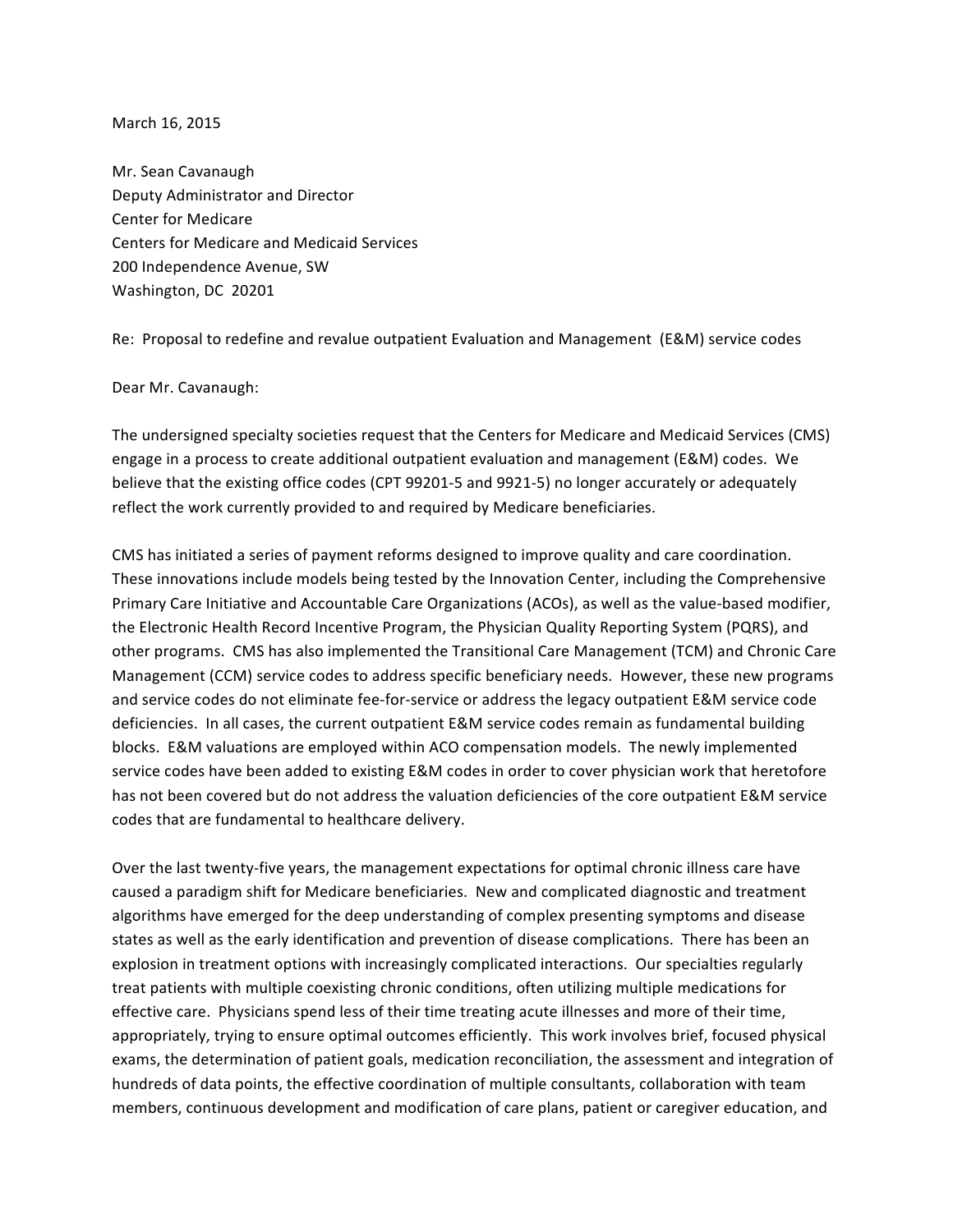constant communication. A byproduct of this transformation in care is that the CPT codes for outpatient E&M services no longer describe the work performed by physicians and their clinical staff.

We believe the following criteria for requesting the revaluation of service codes, having been met (Fed Reg, 2014:40336), necessitate the addition of new codes:

- 1. Documentation in the peer reviewed medical literature or other reliable data that there have been changes in physician work due to one or more of the following: technique, knowledge and technology, patient population, site of service, length of hospital stay and work time.
- 3. Evidence that technology has changed physician work.
- 5. Evidence that incorrect assumptions were made in the previous evaluation of the service such as a misleading vignette, survey or flawed work assumptions.
- 7. Analysis of work time, work RVU or direct PE input using other data sources.

We are prepared to provide detailed evidence to support our assertion that the above criteria have been met and that new service codes are needed.

We believe that new codes must be developed from a knowledge-base that reflects the current levels of outpatient E&M physician work based on nationally representative samples and electronically accessible data. Codes must define clear, discrete and graded increments of physician work intensity. New codes should also include documentation expectations that focus on medical decision making. Attached are goals and principles our societies agree are important to guide this work.

We understand that this project will require a significant commitment of time and resources. Our societies are willing and prepared to provide as much assistance as possible. To do this work, we ask that CMS commit to hiring a contractor to work with stakeholders to develop a comprehensive understanding of what physicians and their clinical staff do on a daily basis. This research would 1) describe in detail the full range of intensity for outpatient E&M services, 2) define discrete levels of service intensity based on this observational and electronically stored data combined with expert opinion, 3) develop documentation expectations for each service level that place a premium on the assessment of data and resulting medical decision making, 4) provide efficient and meaningful guidance for documentation and auditing, and 5) ensure accurate relative valuation as part of the Physician Fee Schedule. We hope this work would be completed in time for these services to be proposed and valued for inclusion in the CY 2018 Physician Fee Schedule.

Our proposed timetable for this work would be:

- July through November, 2015: convening a series of conference calls and face-to-face meetings to define the research plan. Participants would include a CMS funded contractor, CMS Medical Officers and administrators, and physician representation from interested specialty societies;
- December, 2015 through October, 2016: collect survey, observational, and other data;
- November, 2016-February, 2017: analyze results and prepare a summary document with recommendations to CMS by March 1, for consideration in the spring 2017 Notice of Proposed Rule Making;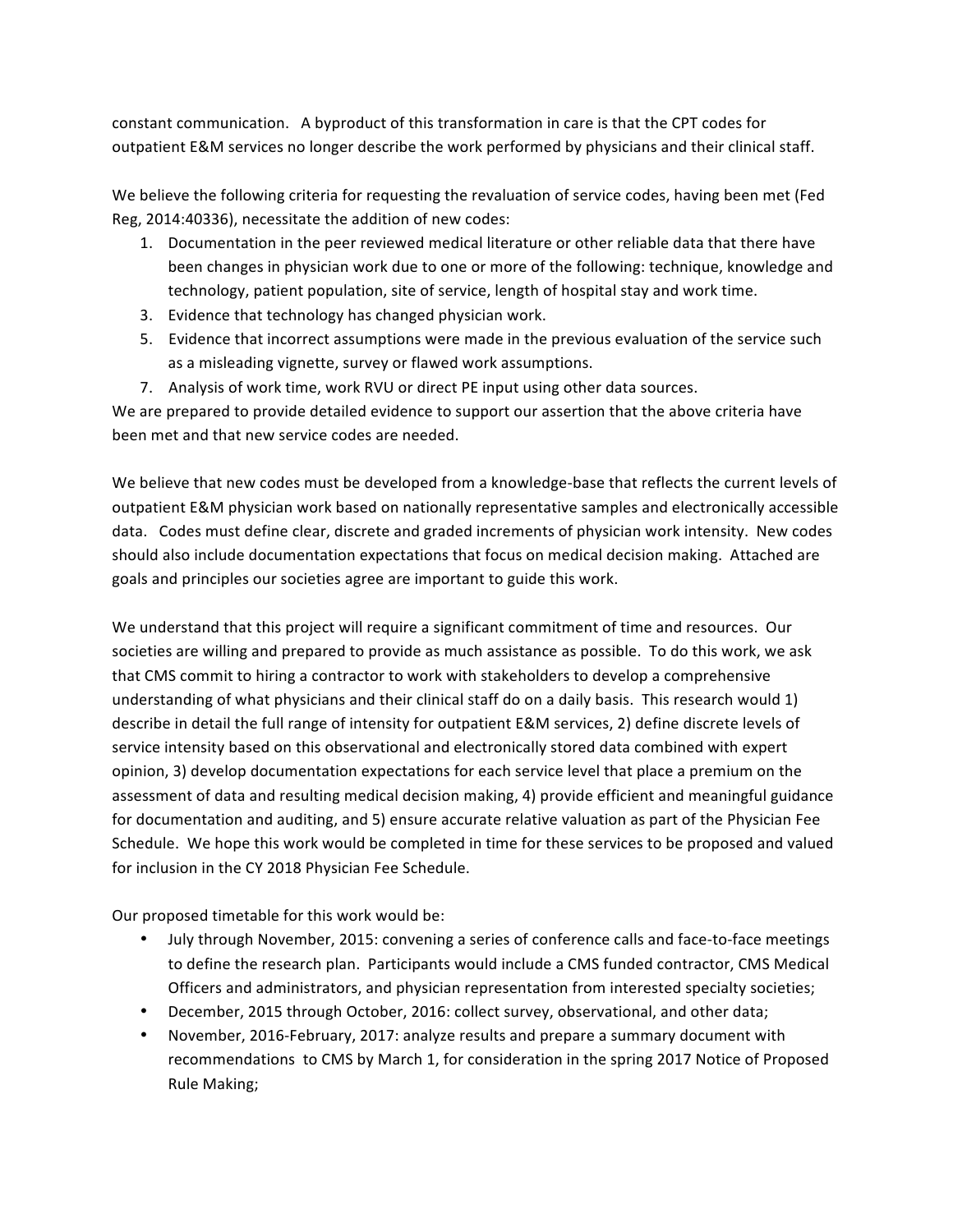• November 1, 2017: publication of final G codes for incorporation in the 2018 Medicare Physician Fee Schedule and for submission of Code Change Proposals to the AMA CPT Editorial Panel, to convert the G codes to Category I CPT codes.

We look forward to discussing the proposal outlined in this letter with you in more detail. We believe this is the beginning of a productive conversation that will ultimately improve the quality of care being provided to Medicare patients. If you have any questions, please do not hesitate to contact Erika Miller at emiller@dc-crd.com or (202) 484-1100.

Sincerely,

American Academy of Allergy, Asthma and Immunology American Academy of Family Physicians American Academy of Neurology American College of Allergy, Asthma and Immunology American College of Rheumatology American Society of Hematology American Psychiatric Association Endocrine Society Joint Council of Allergy Asthma and Immunology on behalf of the Advocacy Council of the ACAAI Society of General Internal Medicine

cc: Andy Slavitt, Acting Administrator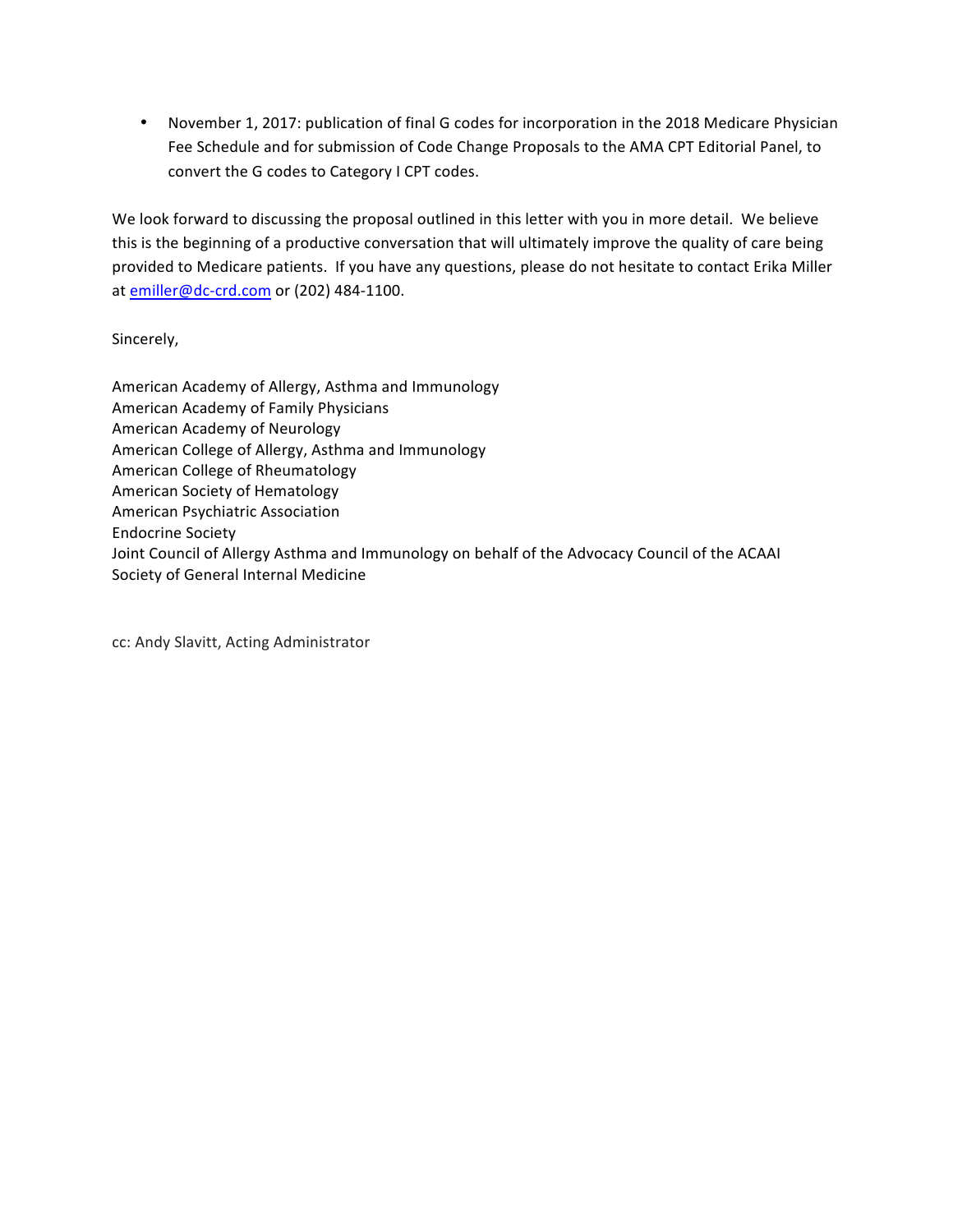## Goals and principles for the development and valuation of outpatient New and **Established Patient Evaluation and Management (E&M) Codes**

- 1. The professional community represented by the societies of this coalition will support the work of CMS and any research contractor. Members from the specialty societies will be available for technical advisory panels as needed.
- 2. The outpatient E&M codes for new and established patients need to be revised because the current code choices do not adequately capture the range in physician work as it has evolved over the 25 years since RBRVS was implemented. Furthermore, physician work for a postoperative follow-up visit during a global period fundamentally differs from physician work for a cognitive E&M service.
- 3. The development of new codes must be derived from a knowledge-base that reflects the current levels of E&M physician work based on nationally representative samples and electronically accessible data.
- 4. New or revised E&M codes must be defined to reflect clear, discrete, and graded increments of physician work intensity.
- 5. The pre and post visit work of each code must reflect the complexity and interactions of the inputs to the visit and the complexities, interactions and implications of that follow from the visit.
- 6. There will be only one set of E&M codes for all physicians and other qualified health professionals.
- 7. While there will not be any practice capability expectations for reporting the revised or new E&M codes, new HCPCS codes or modifiers may be necessary to describe additional practice expenses or other costs associated with certain clinical situations (e.g., the need to report the additional clinical staff time required for patients who cannot gown themselves or be left alone in the exam room) or services (e.g., post-operative visits during the global period requiring special supplies or equipment).
- 8. The practice expense and professional liability costs will be developed based on specialty specific data.
- 9. New documentation expectations will be developed focusing on medical decision making (MDM). This will take into account the inputs reviewed, the complexity density of the interactions among inputs, the knowledge and expertise required to maintain the required professional skill set required, the outputs, and the implications of the outputs.